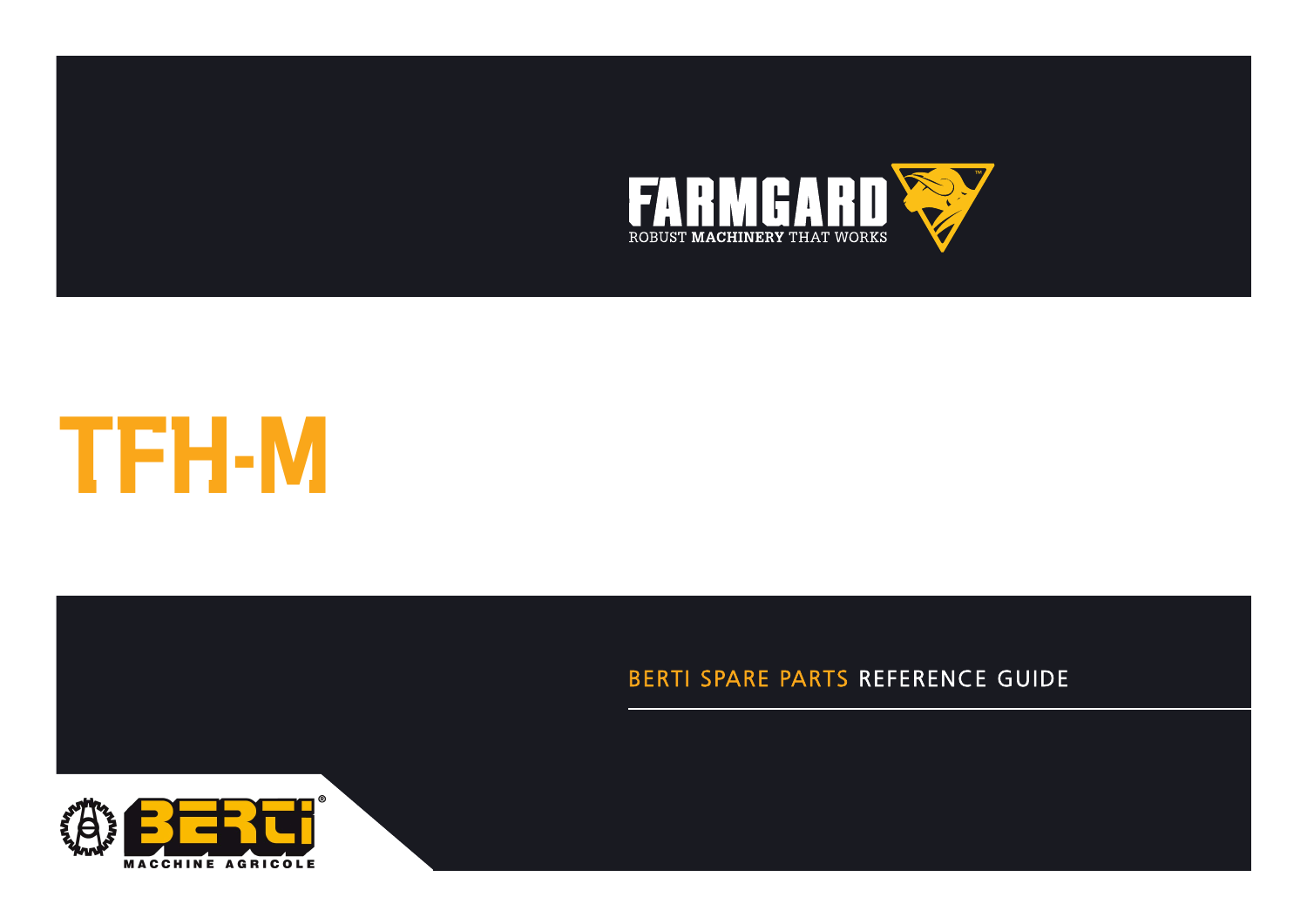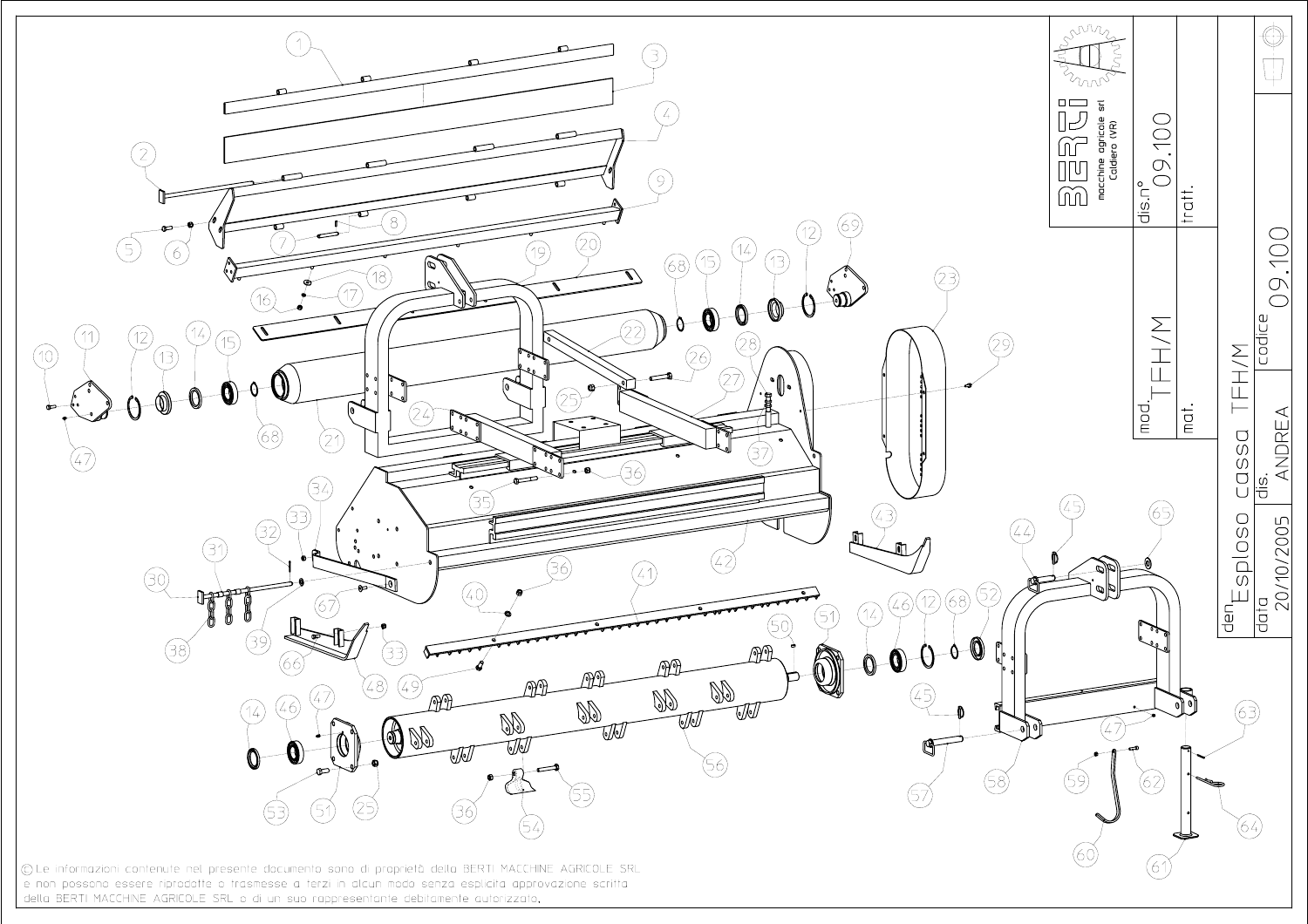## Parts List: Mod. TFH/M **fig. 09.100** fig. 09.100 BERTI MACCHINE AGRICOLE S.p.A.

| Pos.           | <b>ITEM</b>                     | <b>TFH/M 180</b> | <b>TFH/M 200</b> | <b>TFH/M 220</b> | <b>TFH/M 250</b> | <b>TFH/M 270</b> | <b>TFH/M 285</b> | <b>TFH/M 300</b> |
|----------------|---------------------------------|------------------|------------------|------------------|------------------|------------------|------------------|------------------|
| $\overline{1}$ | <b>HOLDER FOR RUBBER</b>        | SP041720         | SP041920         | SP042120         | SP042420         | SP042620         | SP042770         | SP042920         |
| $\overline{2}$ | <b>PIN</b>                      | PE0141800/0568   | PE0142000/0568   | PE0142200/0568   | PE0142500/0568   | PE0142700/0568   | PE0142850/0568   | PE0143000/0568   |
| 3              | <b>RUBBER PROTECTION</b>        | LT06180L1800     | LT06180L2000     | LT06180L2200     | LT06180L2500     | LT06180L2700     | LT06180L2850     | LT06180L3000     |
| $\overline{4}$ | <b>HOOD</b>                     | CO180/0002       | CO200/0002       | CO220/0002       | CO250/0002       | CO270/0002       | CO285/0002       | CO300/0002       |
| 5              | <b>SCREW</b>                    | V140402TF088N    | V140402TF088N    | V140402TF088N    | V140402TF088N    | V140402TF088N    | V140402TF088N    | V140402TF088N    |
| 6              | <b>SELF LOCKING</b>             | DE14AL6SPGZAB    | DE14AL6SPGZAB    | DE14AL6SPGZAB    | DE14AL6SPGZAB    | DE14AL6SPGZAB    | DE14AL6SPGZAB    | DE14AL6SPGZAB    |
| $\overline{7}$ | <b>PIN</b>                      | PE0150110        | PE0150110        | PE0150110        | PE0150110        | PE0150110        | PE0150110        | PE0150110        |
| 8              | <b>ELASTIC PIN</b>              | SE06026          | SE06026          | SE06026          | SE06026          | SE06026          | SE06026          | SE06026          |
| 9              | <b>SCRAPER SUPPORT</b>          | SRTBM180         | SRTBM200         | SRTBM220         | SRTBM250         | SRTBM270         | SRTBM285         | SRTBM300         |
| 10             | <b>SCRAPER</b>                  | V120352TF088N    | V120352TF088N    | V120352TF088N    | V120352TF088N    | V120352TF088N    | V120352TF088N    | V120352TF088N    |
| 11             | RH ROLLER BRACKET               | PR193DX/1746     | PR193DX/1746     | PR193DX/1746     | PR193DX/1746     | PR193DX/1746     | PR193DX/1746     | PR193DX/1746     |
| 12             | <b>CIRCLIP</b>                  | ASI110           | ASI110           | ASI110           | ASI110           | ASI110           | ASI110           | ASI110           |
| 13             | PROTECTION RING                 | GP193/1485       | GP193/1485       | GP193/1485       | GP193/1485       | GP193/1485       | GP193/1485       | GP193/1485       |
| 14             | <b>SEAL RING</b>                | AT07010010       | AT07010010       | AT07010010       | AT07010010       | AT07010010       | AT07010010       | AT07010010       |
| 15             | <b>BEARING</b>                  | COS02212         | COS02212         | COS02212         | COS02212         | COS02212         | COS02212         | COS02212         |
| 16             | <b>NUT</b>                      | DE12AL6SPGN      | DE12AL6SPGN      | DE12AL6SPGN      | DE12AL6SPGN      | DE12AL6SPGN      | DE12AL6SPGN      | DE12AL6SPGN      |
| 17             | <b>GROWER WASHER</b>            | RG12XXARN        | RG12XXARN        | RG12XXARN        | RG12XXARN        | RG12XXARN        | RG12XXARN        | RG12XXARN        |
| 18             | WASHER 12x36                    | <b>RF1236FN</b>  | <b>RF1236FN</b>  | <b>RF1236FN</b>  | <b>RF1236FN</b>  | <b>RF1236FN</b>  | <b>RF1236FN</b>  | <b>RF1236FN</b>  |
| 19             | <b>REAR THREE POINT LINKAGE</b> | TC0890/0065      | TC0890/0065      | TC0890/0065      | TC0890/0065      | TC0890/0065      | TC0890/0065      | TC0890/0065      |
| 20             | <b>SCRAPER</b>                  | RF061780         | RF061980         | RF062180         | RF062480         | RF062680         | RF062830         | RF062980         |
| 21             | <b>ROLLER</b>                   | RL193180         | RL193200         | RL193220         | RL193250         | RL193270         | RL193285         | RL193300         |
| 22             | TIE BAR FOR 3 POINT LINKAGE     | TT5050/0066      | TT5050/0066      | TT5050/0066      | TT5050/0066      | TT5050/0066      | TT5050/0066      | TT5050/0066      |
| 23             | PULLEYS PROTECTION              | CT/2054          | CT/2054          | CT/2054          | CT/2054          | CT/2054          | CT/2054          | CT/2054          |
| 24             | RH EXTENSION                    | PT10060DX/0066   | PT10060DX/0066   | PT10060DX/0066   | PT10060DX/0066   | PT10060DX/0066   | PT10060DX/0066   | PT10060DX/0066   |
| 25             | SELF LOCKING NUT                | DE18AL6SPGZAB    | DE18AL6SPGZAB    | DE18AL6SPGZAB    | DE18AL6SPGZAB    | DE18AL6SPGZAB    | DE18AL6SPGZAB    | DE18AL6SPGZAB    |
| 26             | <b>SCREW</b>                    | V181002PF088N    | V181002PF088N    | V181002PF088N    | V181002PF088N    | V181002PF088N    | V181002PF088N    | V181002PF088N    |
| 27             | LH EXTENSION                    | PT10060SX/0066   | PT10060SX/0066   | PT10060SX/0066   | PT10060SX/0066   | PT10060SX/0066   | PT10060SX/0066   | PT10060SX/0066   |
| 28             | <b>SCREW</b>                    | V180902TF088N    | V180902TF088N    | V180902TF088N    | V180902TF088N    | V180902TF088N    | V180902TF088N    | V180902TF088N    |
| 29             | <b>SCREW</b>                    | V1001602TF109Z   | V1001602TF109Z   | V1001602TF109Z   | V1001602TF109Z   | V1001602TF109Z   | V1001602TF109Z   | V1001602TF109Z   |
| 30             | <b>FLAP ROD</b>                 | PE0181830        | PE0182030        | PE0182230        | PE0182530        | PE0182730        | PE0182880        | PE0183030        |
| 31             | <b>SPACER</b>                   | DC283L25         | DC283L25         | DC283L25         | DC283L25         | DC283L25         | DC283L25         | DC283L25         |
| 32             | <b>ELASTIC PIN</b>              | CF050060         | CF050060         | CF050060         | CF050060         | CF050060         | CF050060         | CF050060         |
| 33             | SELF LOCKING NUT                | DE12AL6SPGZAB    | DE12AL6SPGZAB    | DE12AL6SPGZAB    | DE12AL6SPGZAB    | DE12AL6SPGZAB    | DE12AL6SPGZAB    | DE12AL6SPGZAB    |
| 34             | SIDE PROTECTION                 | PL100720         | PL100720         | PL100720         | PL100720         | PL100720         | PL100720         | PL100720         |
| 35             | <b>SCREW</b>                    | V161102PF088N    | V161102PF088N    | V161102PF088N    | V161102PF088N    | V161102PF088N    | V161102PF088N    | V161102PF088N    |
| 36             | <b>SELF LOCKING NUT</b>         | DE16AL6SPGZAB    | DE16AL6SPGZAB    | DE16AL6SPGZAB    | DE16AL6SPGZAB    | DE16AL6SPGZAB    | DE16AL6SPGZAB    | DE16AL6SPGZAB    |
| 37             | <b>NUT</b>                      | DE18BA6SPGN      | DE18BA6SPGN      | DE18BA6SPGN      | DE18BA6SPGN      | DE18BA6SPGN      | DE18BA6SPGN      | DE18BA6SPGN      |
| 38             | <b>CHAIN</b>                    | CGSZ010          | CGSZ010          | CGSZ010          | CGSZ010          | CGSZ010          | CGSZ010          | CGSZ010          |
| 39             | WASHER Ø 18                     | RP18XXFN         | RP18XXFN         | RP18XXFN         | RP18XXFN         | RP18XXFN         | RP18XXFN         | RP18XXFN         |
| 40             | WASHER Ø 16                     | RP16XXFN         | RP16XXFN         | RP16XXFN         | RP16XXFN         | RP16XXFN         | RP16XXFN         | RP16XXFN         |
| 41             | <b>COUNTER BLADE</b>            | CP180/0570       | CP200/0570       | CP220/0570       | CP250/0570       | CP270/0570       | CP285/0570       | CP300/0570       |
| 42             | <b>CHASSIS</b>                  | CCCTFHM180/0569  | CCCTFHM200/0569  | CCCTFHM220/0569  | CCCTFHM250/0569  | CCCTFHM270/0569  | CCCTFHM285/0569  | CCCTFHM300/0569  |
| 43             | LH SKID                         | SL203SX/0021     | SL203SX/0021     | SL203SX/0021     | SL203SX/0021     | SL203SX/0021     | SL203SX/0021     | SL203SX/0021     |